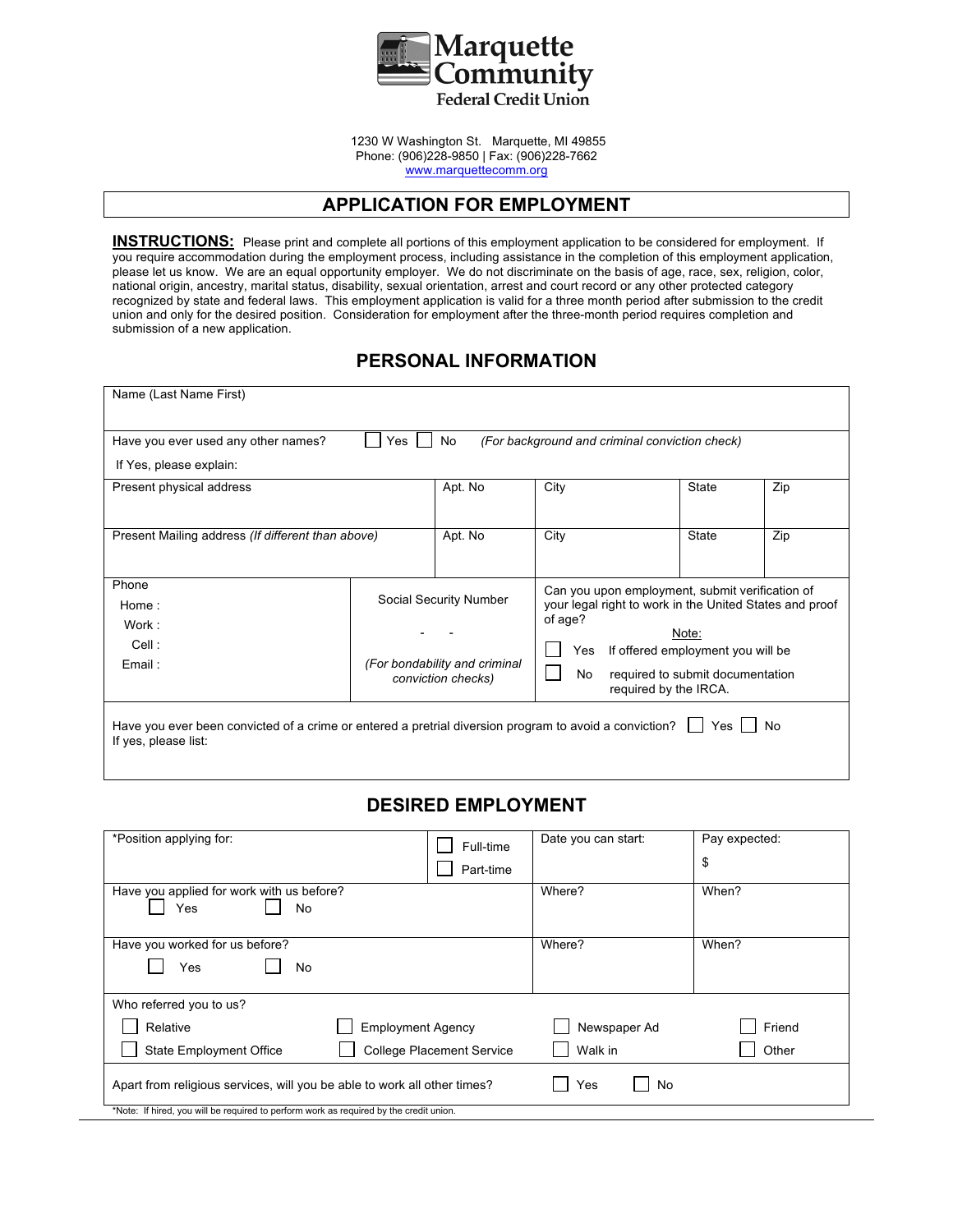# **EDUCATION BACKGROUND**

| <b>Types of School</b>  | Name of school, City and State | Major | No. of years<br>completed | Did you<br>Graduate? | Degree or<br>certificate |
|-------------------------|--------------------------------|-------|---------------------------|----------------------|--------------------------|
| <b>High School</b>      |                                |       |                           | Yes                  | Diploma                  |
|                         |                                |       |                           | No                   | GED                      |
| <b>Technical School</b> |                                |       |                           | Yes                  |                          |
|                         |                                |       |                           | No                   |                          |
|                         |                                |       |                           | Yes                  |                          |
| College                 |                                |       |                           | No                   |                          |
|                         |                                |       |                           | Yes                  |                          |
| College                 |                                |       |                           | No                   |                          |
| <b>Graduate School</b>  |                                |       |                           | Yes                  |                          |
|                         |                                |       |                           | No                   |                          |
| Other                   |                                |       |                           | Yes                  |                          |
|                         |                                |       |                           | No                   |                          |

# **EMPLOYMENT**

Starting with your present or last job, provide complete employment history for the **last 10 years.** You must answer all questions and this employment history must be completed even if you submit/attach a resume. USE ADDITIONAL PAPER IF NECESSARY.

| Name of Employer                    |                                  |                              | <b>Phone Number</b>           |     |
|-------------------------------------|----------------------------------|------------------------------|-------------------------------|-----|
| <b>Street Address</b>               |                                  | City                         | State                         | Zip |
| <b>Beginning Date of Employment</b> | <b>Ending Date of Employment</b> | <b>Beginning Wage/Salary</b> | Ending Wage/Salary            |     |
|                                     |                                  | \$                           | \$                            |     |
| <b>Position Title and Duties</b>    |                                  |                              |                               |     |
|                                     |                                  |                              |                               |     |
| Reason for leaving                  |                                  | Supervisor's Name            | May we contact this employer? |     |
|                                     |                                  |                              | Yes                           |     |
|                                     |                                  |                              | No, explain:                  |     |
|                                     |                                  |                              |                               |     |
| Name of Employer                    |                                  |                              | <b>Phone Number</b>           |     |
| <b>Street Address</b>               |                                  | City                         | <b>State</b>                  | Zip |
|                                     |                                  |                              |                               |     |
| Beginning Date of Employment        | Ending Date of Employment        | <b>Beginning Wage/Salary</b> | <b>Ending Wage/Salary</b>     |     |
|                                     |                                  | \$                           | \$                            |     |
| <b>Position Title and Duties</b>    |                                  |                              |                               |     |
|                                     |                                  |                              |                               |     |
| Reason for leaving                  |                                  | Supervisor's Name            | May we contact this employer? |     |
|                                     |                                  |                              | Yes                           |     |
|                                     |                                  |                              | No, explain:                  |     |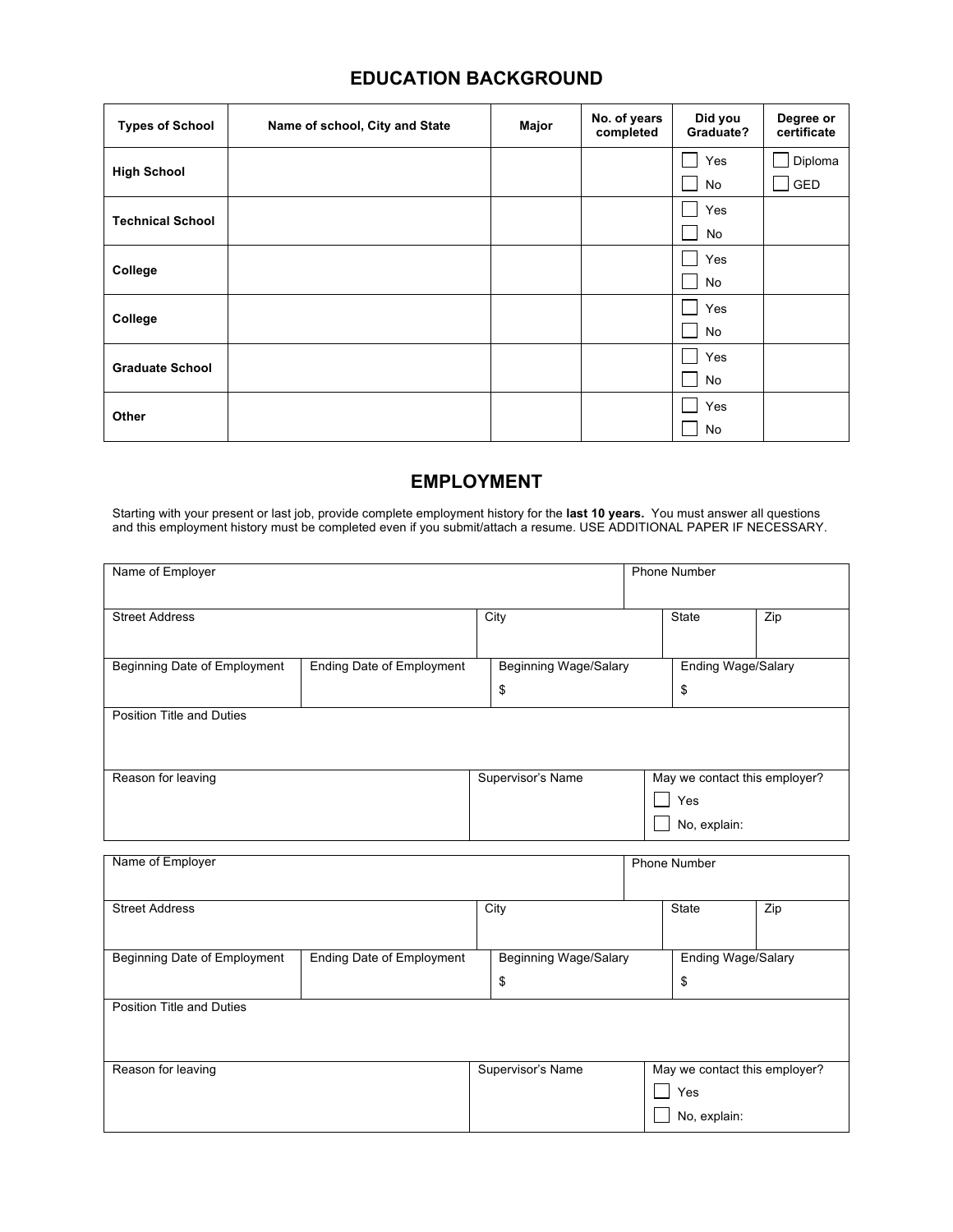| Name of Employer                 |                                  |                              | <b>Phone Number</b>           |     |
|----------------------------------|----------------------------------|------------------------------|-------------------------------|-----|
|                                  |                                  |                              |                               |     |
|                                  |                                  |                              |                               |     |
| <b>Street Address</b>            |                                  | City                         | <b>State</b>                  | Zip |
|                                  |                                  |                              |                               |     |
|                                  |                                  |                              |                               |     |
| Beginning Date of Employment     | <b>Ending Date of Employment</b> | <b>Beginning Wage/Salary</b> | Ending Wage/Salary            |     |
|                                  |                                  | \$                           | \$                            |     |
| <b>Position Title and Duties</b> |                                  |                              |                               |     |
|                                  |                                  |                              |                               |     |
|                                  |                                  |                              |                               |     |
| Reason for leaving               |                                  | Supervisor's Name            | May we contact this employer? |     |
|                                  |                                  |                              | Yes                           |     |
|                                  |                                  |                              |                               |     |
|                                  |                                  |                              | No, explain:                  |     |
|                                  |                                  |                              |                               |     |
| Name of Employer                 |                                  |                              | <b>Phone Number</b>           |     |
|                                  |                                  |                              |                               |     |
| <b>Street Address</b>            |                                  | City                         | <b>State</b>                  | Zip |
|                                  |                                  |                              |                               |     |
| Beginning Date of Employment     | <b>Ending Date of Employment</b> | Beginning Wage/Salary        | <b>Ending Wage/Salary</b>     |     |
|                                  |                                  |                              |                               |     |
|                                  |                                  | \$                           | \$                            |     |
| Position Title and Duties        |                                  |                              |                               |     |
|                                  |                                  |                              |                               |     |
|                                  |                                  |                              |                               |     |
| Reason for leaving               |                                  |                              | May we contact this employer? |     |
|                                  |                                  | Supervisor's Name            |                               |     |
|                                  |                                  |                              |                               |     |
|                                  |                                  |                              | Yes<br>No, explain:           |     |

## **REFERENCES**

Please provide the names of three persons you are not related to, you have known at least one year and whom we may contact.

| Name | Address | Yrs.<br>known | Phone<br>Number |
|------|---------|---------------|-----------------|
|      |         |               |                 |
|      |         |               |                 |
|      |         |               |                 |

# **JOB SKILLS, QUALIFICATIONS AND EMPLOYMENT GAPS**

Summarize your job skills, training and/or study that are relevant for the desired position. Also, explain any periods that you were not working. USE ADDITIONAL PAPER IF NECESSARY.